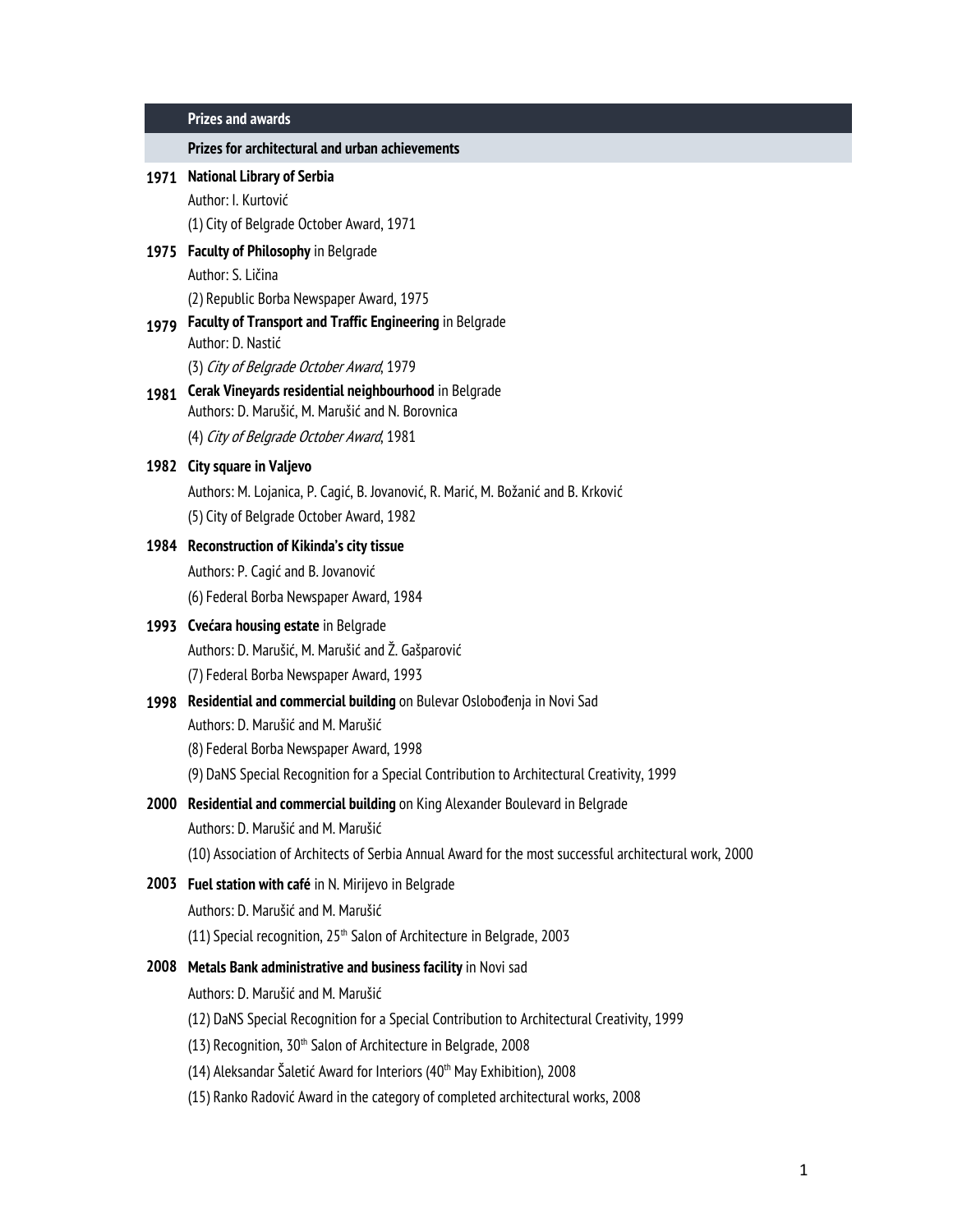- (16) DaNS Salon Award in the category: completed architectural works, 2008
- (17) DaNS Salon Awards in the category: interiors, 2008
- (18) Serbian Chamber of Engineers Annual Award for outstanding achievement in the profession, 2008

## **2011 Bluebird combined children's institution** in Belgrade

Authors: D. Marušić and M. Marušić

- (19) Belgrade City Award for Urbanism and Architecture, 2012
- (20) Association of Architects of Serbia Annual Award for the most successful architectural work 2011, 2012
- (21) 34<sup>th</sup> Salon of Architecture in Belgrade, award in the category of architecture, 2012

## **2013 Chapel at the New Cemetery in Baroševac** in the municipality of Lazarevac

Authors: I. Marić, B. Manić i A. Niković

(22) Recognition, 36<sup>th</sup> Salon of Architecture in Belgrade, 2014

#### **2019 Hilton Hotel** in Belgrade

Authors: I. Marić, B. Manić, A. Sudžuković, B. Zabukovec i Z. Mrvaljević

(23) Recognition by the jury at the Association of Architects of Serbia competition for the annual Aleksej Brkić Award for the most successfully completed architectural work for 2018, 2019

## **Grand Prize of the Association of Architects of Serbia**

For an exceptional creative and dedicated contribution to the profession – renamed in 2009 as the Lifetime Achievement Award

Professor Branislav Kojić, BArchEng 1982

Milorad Macura, BArchEng 1982

Professor Uroš Martinović, BArchEng 1983

Professor Stanko Mandić, BArchEng 1983

Professor Svetislav Ličina, BArchEng 1983

Professor Milan Lojanica, BArchEng 1986

Professor Miloš Perović PhD, BArchEng 1986

Aleksandar Đokić, BArchEng 1986

Professor Predrag Cagić, BArchEng 1988

Professor Aleksandar Keković, BArchEng 1989

Professor Darko Marušić, BArchEng 1993

Milenija Marušić, BArchEng 1993

Mihajlo Čanak PhD, BArchEng 2005

Professor Božidar Petrović, BArchEng 2006

Professor Dejan Nastić, BArchEng 2007

Professor Branislav Milenković PhD, BArchEng 2012

Professor Dobrivoje Tošković PhD, BArchEng 2016

#### **Awards from the Association of Urban Planners of Serbia**

а. Milutin Glavički Award for professional achievement and commitment to the moral code of the Association for the previous year

Institute of Architecture and Urban & Spatial Planning of Serbia, 2018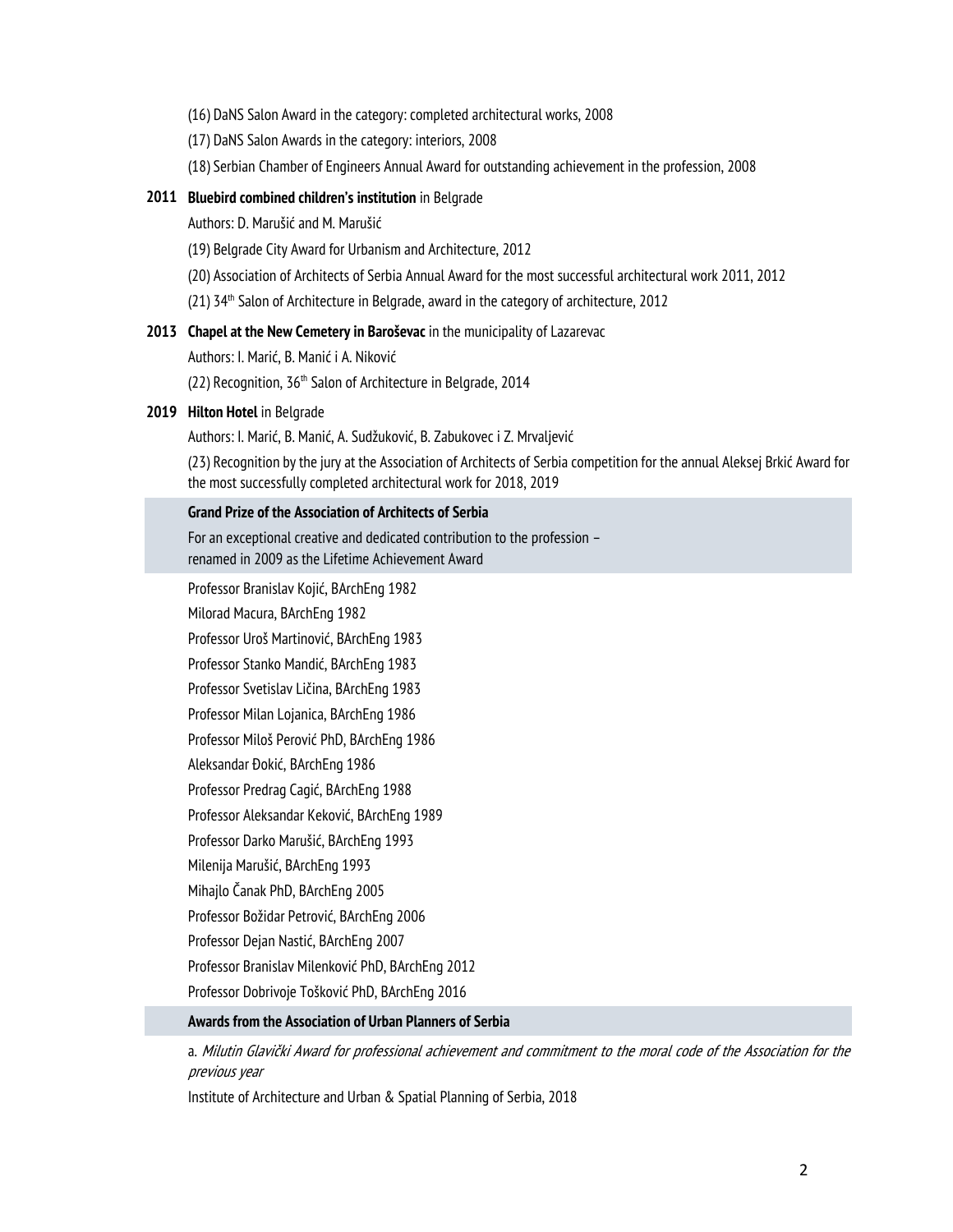b Emilijan Josimović Grand Prize for lifetime achievement Igor Marić PhD, BArchEng 2018

c. Annual Association of Urban Planners of Serbia, Nikola Dobrović Award for professional achievement in the field of urbanism

Božidar Manić PhD, BArchEng 2019

d. Recognition of 50 prominent individuals Mila Pucar PhD, BArchEng 2005.

## **Serbian Chamber of Engineers Annual Awards**

а. For lifetime achievement Academic Professor Đorđe Zloković PhD, BArchEng and BconstEng, 2008 Professor Božidar Petrović, BArchEng, 2012 Academic Professor Milan Lojanica, BArchEng, 2015 Dobrivoje Tošković PhD, BArchEng, 2016

b. For outstanding achievement in the profession Milenija Marušić, BArchEng, 2008 Professor Darko Marušić, BArchEng, 2008 Igor Marić PhD, BArchEng, 2010 Saša Milijić PhD, BspatPl, 2010

c. For achieving exceptional results at the beginning of a professional career Nikola Krunić MSc, BSpatPl, 2012

## **The Applied Artists and Designers Association of Serbia Award**

For lifetime achievement Milenija and Darko Marušić, 2018

## **Đorđe Tabaković Award, Association of Architects of Novi Sad**

For an exceptional creative and dedicated contribution to the field of architecture Milenija and Darko Marušić, 2018

## **Charters and other recognitions**

| 1997 | For contribution to the development and use of solar energy NNI Vinča and the Ministry of Agriculture and Forestry of |  |
|------|-----------------------------------------------------------------------------------------------------------------------|--|
|      | the RS on the occasion of 20 years of YU SOLAR, in recognition of:                                                    |  |
|      | Charter of M. Pucar PhD, BArchEng                                                                                     |  |
| 2000 | For outstanding achievements in the development and affirmation of inventions, the application of innovations and     |  |
|      | contribution to developing and improving the organization of Belgrade Association of Inventors and Authors of         |  |
|      | Technical Improvements                                                                                                |  |
|      | Medal presented to M Pucar PhD, BArchEng                                                                              |  |

**2003 For Architecture and Urbanism journal no. 8 / IAUS** Society of Architects of Niš on the occasion of the exhibition "Niš Triennial of Architecture 03" in the category of publications and journalism awards Recognition awarded to M. Pucar PhD, BArchEng, Z. Čemerikić, BArchEng and A. Keković PhD, BArchEng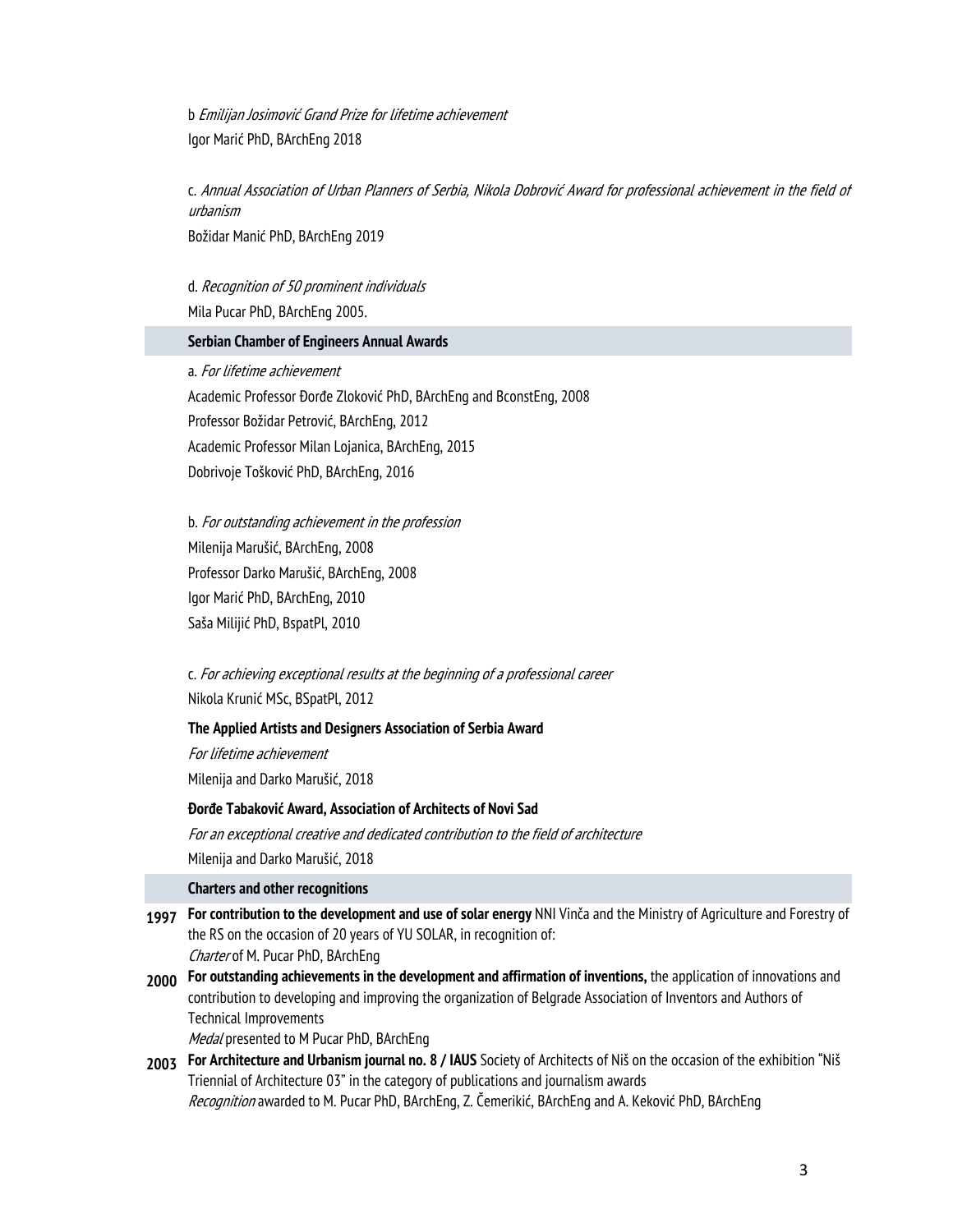- **2015. On the occasion of the 60th anniversary of the Association** the Association of Urban Planners of Serbia presented a charter to the Institute of Architecture and Urban & Spatial Planning of Serbia
- **2017. For long-term work and contribution to the profession** the Association of Spatial Planners of Serbia awarded a: Plaque to Saša Milijić PhD, BSpatPl

**Awards and recognitions from the Salon of Urbanism** 

Grand prize

#### **1997. Scientific project "The renewal of Serbian Cities"**

publisher: IAUS editor: B. Stojkov Grand Prize, 6<sup>th</sup> Salon of Urbanism

#### **2012. Saša Milijić PhD, BSpatPl and Perica Manojlović, BTrafEng**

Grand Prize, 21<sup>st</sup> Salon of Urbanism for their overall contribution to the profession of urban and spatial planning

## **2014. Institute of Architecture and Urban & Spatial Planning of Serbia – IAUS**

Grand Prize,  $23<sup>rd</sup>$  Salon of Urbanism for decades of successful work and achieving high results as a leading institution in the field of urban and spatial planning

#### **2018. Institute of Architecture and Urban & Spatial Planning of Serbia - IAUS**

Grand Prize,  $27<sup>th</sup>$  Salon of Urbanism for their complete production, dealing with complex issues, the quality of their presentation and interpretation of works

#### **2019. Strategy for the sustainable urban development of the Republic of Serbia until 2030**

Institutions: Ministry of Construction, Transport and Infrastructure of the Republic of Serbia with the technical support of GIZ/AMBERO and the Institute of Architecture and Urban & Spatial Planning of Serbia IAUS

Authors: Đ. Milić, S. Trkulja, Z. Radosavljević, M. Maksin, S. Zeković, M. Nenković-Riznić, B. Manić, O. Dželebdžić, A. Đukić, I. Jokanović, J. Petrić, A. Niković, N. Danilović Hristić, T. Bajić, N. Čolić, B. Brankov, H. Miler, R. Čolić, D. Babić and J. Gauli Grand Prize, 28<sup>th</sup> Salon of Urbanism

#### **Plans, projects, strategies**

#### **1991. Sample regulation plan for the length of Vojvode Stepe Street in Belgrade**

Leader B. Stojkov

*Equal I Prize*,  $1^{st}$  Salon of Urbanism in the category of urban plans

#### **1992. Detailed working plan for the centre of Vukovar**

Leader: I. Marić III Prize, 2<sup>nd</sup> Salon of Urbanism in the category of detailed urban plans

#### **Spatial plan for the municipality of Štrpce**

Leader: М. Bursac II Prize,  $2<sup>nd</sup>$  Salon of Urbanism in the category of spatial plans

# **GUP for the Štrpce settlement of Brezovica**  Leader: P. Arsić

III Prize, 2<sup>nd</sup> Salon of Urbanism in the category of general urban plans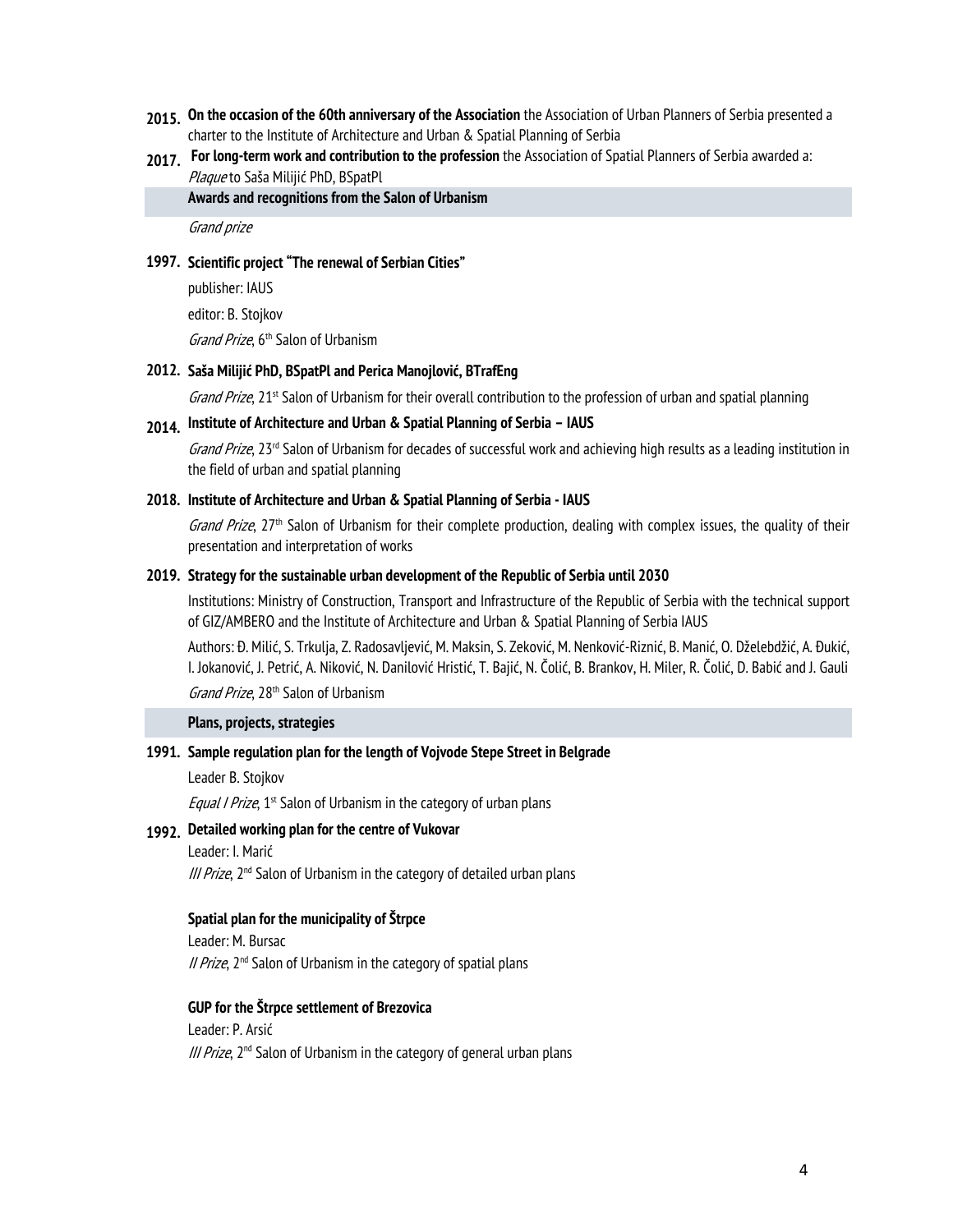## **1995 Jagodina – regulation plan for the city centre**

Leader: B. Stojkov, expert team: Lj. Stefanović Tasić, S. Teofilović I Prize, 4<sup>th</sup> Salon of Urbanism in the category of plans prepared after 1989

## **Review of regulatory plans from the period 1888-1931, Ub, Pristina, Prizren, Kosovska Mitrovica and Donji Milanovac** Review: N. Tankosić

III Prize, 4<sup>th</sup> Salon of Urbanism in the category of plans prepared after 1931

- **2000 Strategy for the spatial integration of Central, Eastern and Southeastern Europe**  Institutions: IAUS and the Faculty of Geography Author: B Stojkov I Prize, 9<sup>th</sup> Salon of Urbanism in the category of spatial plans
- **2002 Spatial plan for the area of infrastructure corridor E-75, section Belgrade Niš**  Leaders: S. Mitrović, S. Milijić and M. Radovanac *I Prize*,  $11<sup>th</sup>$  Salon of Urbanism in the category of spatial plans

#### **2003 Regulatory plan for part of block 82 (Technology Park) in Vršac**

Leaders: М. Pucar and I. Marić II Prize,  $12<sup>th</sup>$  Salon of Urbanism in the category of regulation plans

## **2005 General Plan of Vrnjacka Banja 2005-2021**

Leader: I. Marić II Prize,  $14<sup>th</sup>$  Salon of Urbanism in the category of general plans

#### **Detailed regulation plan for the central zone of Vršac**

Leader: I. Marić III Prize, 14<sup>th</sup> Salon of Urbanism in the category of regulatory plans and detailed plans

## **2010 Detailed regulation plan for the first phase of the Jabučko Ravnište tourist resort on Stara Planina Mountain**

Leaders: I. Marić and S. Milijić

Recognition, 19<sup>th</sup> Salon of Urbanism in the category of detailed regulation plans

#### **2011 Regional Spatial Plan for the Timok Region**

Leaders: S. Milijić i N. Stefanović I Prize, 20<sup>th</sup> Salon of Urbanism in the category of regional and spatial plans

## **Urban projects with conceptual architectural solutions for the space in eight locations within the first phase of the Jabučko Ravnište tourist resort on Stara Planina Mountain**

Authors: I. Marić, B. Manić, A. Niković, O. Bakić, T. Bajić, B. Kovačević and I. Pavlović I Prize, 20<sup>th</sup> Salon of Urbanism in the category of urban projects and implementations

## **2012 Preliminary urban/architectural study for the conversion of the barracks complex in Bela Crkva**

Authors: I. Marić. B. Manić, A. Niković, B. Kovačević, T. Bajić, V. Stevanović and N. Stevanović *II Prize*,  $21<sup>st</sup>$  Salon of Urbanism in the category of research and studies in the field of urbanism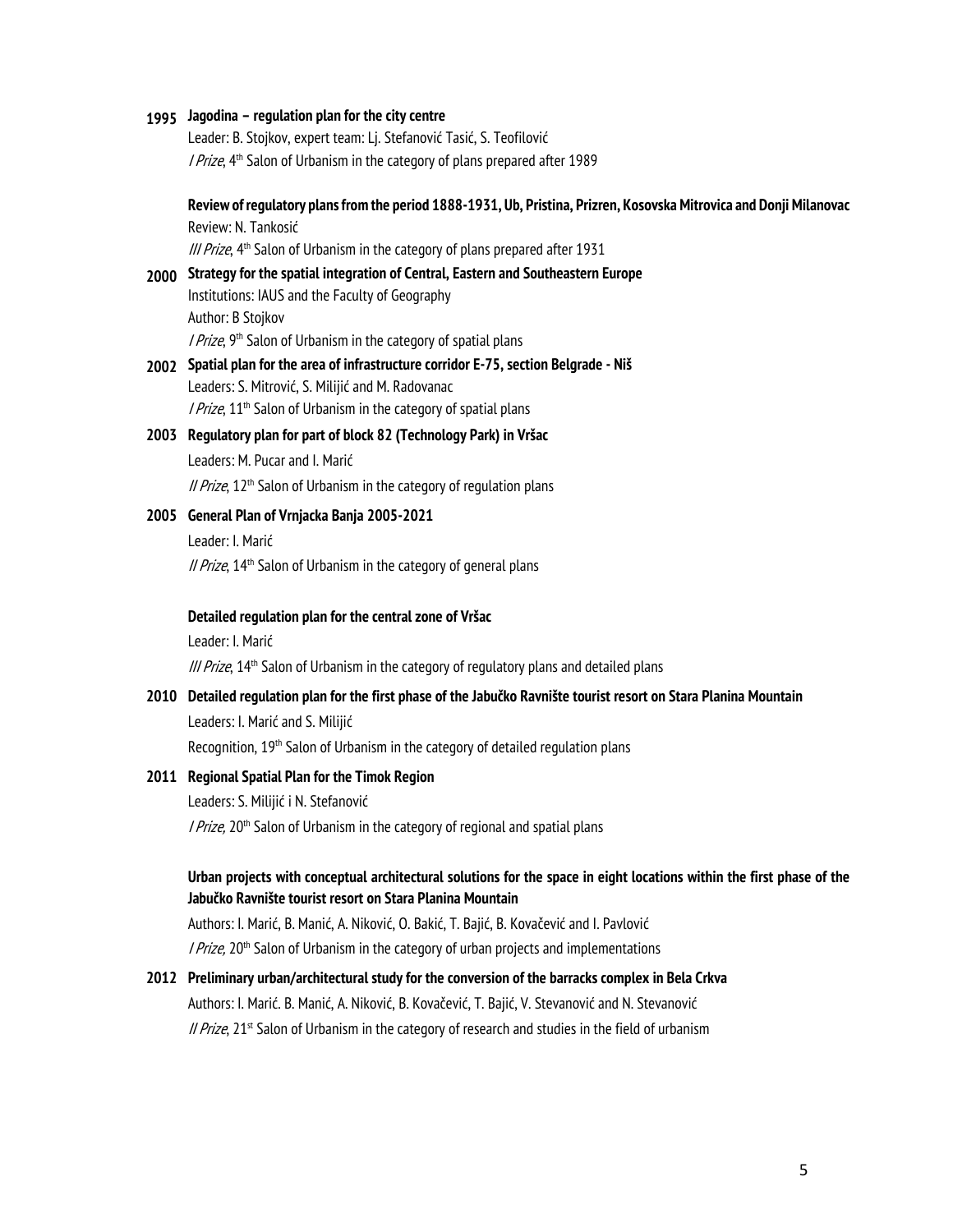## **Spatial plan for the special purpose area of international waterway E-80 (Pan-European Corridor VII)**

Institutions: IAUS and the Urban Institute of Vojvodina Planners responsible: S. Milijić and P. Manojlović

*I Prize*,  $21^{st}$  Salon of Urbanism in the category of spatial plans and plans for special purpose areas

**2013 General regulation plan for the Golema Reka tourist centre with the Mirica tourist point, the Kozarnica tourist point and the sector of the Golema Reka alpine ski resort, the municipality of Knjažnjevac** 

Leaders: I. Marić and B. Manić; coordinator S. Milijić

II Prize,  $22^{nd}$  Salon of Urbanism in the category of general regulation plans for parts of a settlement

## **Regional spatial plan for the area of Kolubara and Mačvan administrative districts**

Leaders: M. Maksin, S. Milijić and N. Krunić  $II$  Prize, 22<sup>nd</sup> Salon of Urbanism in the category of regional spatial plans and SPSPA

**Spatial plan for the special purpose area of the South Stream transnational gas pipeline**  Institutions: IAUS and the Urban Institute of Vojvodina Planners responsible: Z. Mirjanić and P. Manojlović

// Prize, 22<sup>nd</sup> Salon of Urbanism in the category of regional spatial plans and SPSPA

- **2014 Spatial plan for the special purpose areas of Ćelije, Gruža and Grlište reservoir basins**  Leaders: S. Milijić, J. Petrić, N. Krunić and M. Nenković-Riznić II Prize,  $23<sup>rd</sup>$  Salon of Urbanism in the category of spatial plans
- **2015 Program for the implementation of the regional spatial plan for the Zlatibor and Moravica administrative districts**  Institutions: IAUS, JUGINUS, Directorate for Urbanism Kragujevac PLC Leader: М. Maksin

Recognition, 24<sup>th</sup> Salon of Urbanism in the category of regional spatial plans and plans for special purpose areas

## **Amendments and additions to the general regulation plan for the Divčibare tourist centre**

Leader: I. Marić, synthesis: I. Marić, O. Bakić and B. Manić Recognition, 24<sup>th</sup> Salon of Urbanism in the category of general regulation plans

**2017 Detailed regulation plan for the Gočmanci secondary tourist center Gočmanci – in the protected zone of Kopaonik National Park – starting from the gondola lift** 

Leaders: B. Manić and I. Marić

II Prize, 26<sup>th</sup> Salon of Urbanism in the category of detailed regulation plans

**Spatial plan for the special purpose area of the infrastructure corridor for highway Е-80, Niš – Merdare section**  Institutions: IAUS, PE Institute for Urbanism Niš, Highway Institute Ltd, Belgrade Leaders: N. Stefanović, O. Bakić

II Prize, 26<sup>th</sup> Salon of Urbanism in the category of regional spatial plans and plans for special purpose areas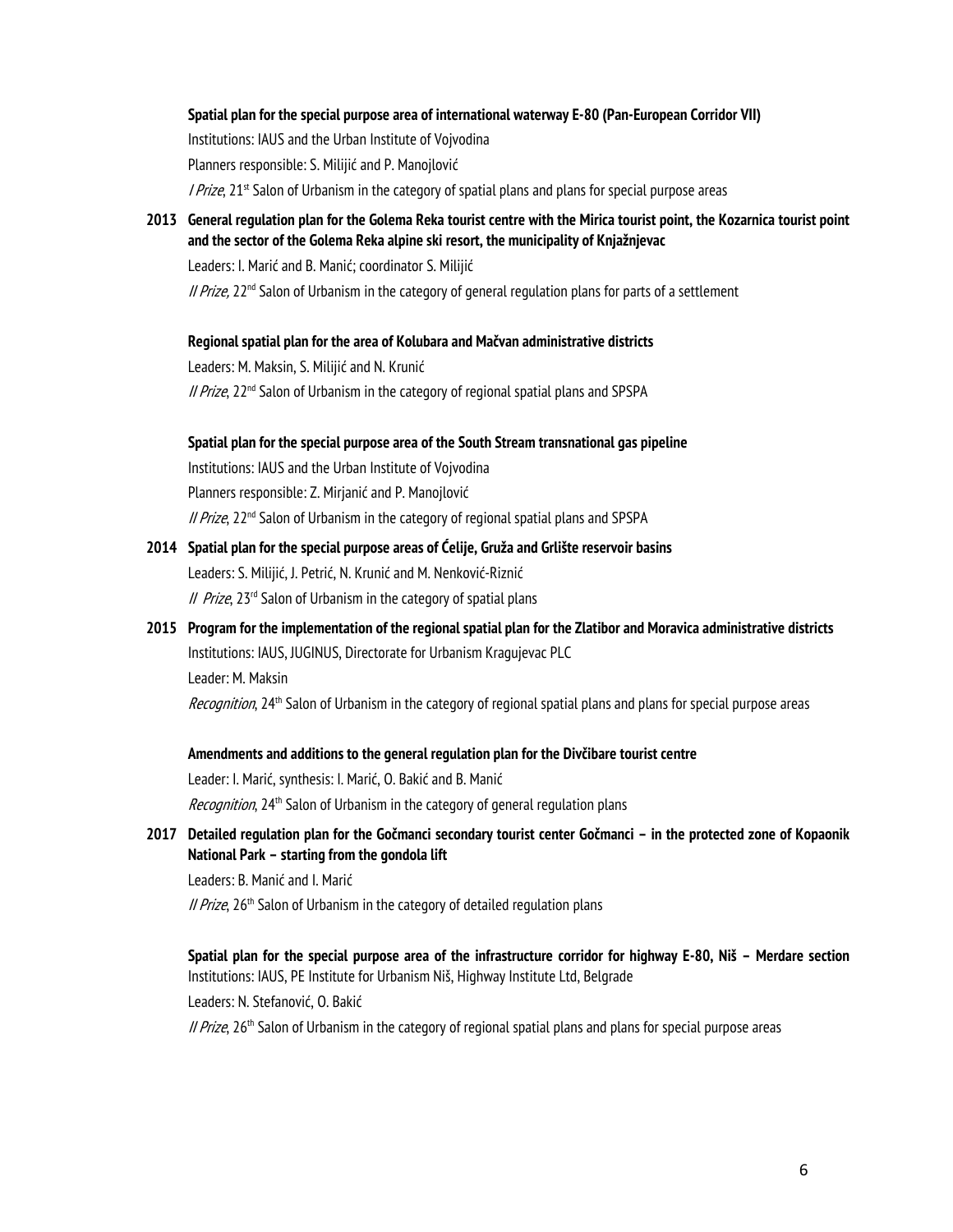## **2018 Spatial plan for the special purpose area of Ovčar-Kablar Gorge, landscape of exceptional features**

Leaders: N. Krunić, B. Manić, S. Milijić; in cooperation with JUGINUS I prize, 27<sup>th</sup> Salon of Urbanism in the category of regional spatial plans and plans for special purpose areas

## **Spatial plan for the special purpose area of Vrutci reservoir basin and the Spatial plan for the special purpose area of Prvonek reservoir basin**

Synthesis team: N. Krunić, S. Milijić, O. Bakić, B. Vasiljević, Z. Mirjanić, N. Stefanović III Prize, 27<sup>th</sup> Salon of Urbanism in the category of regional spatial plans and plans for special purpose areas

#### **General urban plan of Bor and General regulation plan for the city settlement of Bor**

Leader: N. Spasić; synthesis team: S. Zeković, D. Dabić, M. Nenković-Riznić, V. Jokić, G. Džunić, J. Živanović Miljković and J. Krunić; in collaboration with JUGINUS

Recognition, 27<sup>th</sup> Salon of Urbanism in the category of general urban plans and general regulation plans

## **Detailed regulation plan for the Kalemegdan-Ušće gondola, the city municipalities of Stari Grad and New Belgrade**

Leader: I. Marić; synthesis team: T. Bajić, N. Danilović Hristić, T. Crnčević

Recognition, 27<sup>th</sup> Salon of Urbanism in the category of detailed regulation plans

## **2019 Strategy for the sustainable urban development of the Republic of Serbia until 2030**

Institutions: Ministry of Construction, Transport and Infrastructure of the Republic of Serbia with the technical support of GIZ/AMBERO and the Institute of Architecture and Urban & Spatial Planning of Serbia IAUS

Authors: Đ. Milić, S. Trkulja, Z. Radosavljević, M. Maksin, S. Zeković, M. Nenković-Riznić, B. Manić, O. Dželebdžić, A. Đukić, I. Jokanović, J. Petrić, A. Niković, N. Danilović Hristić, T. Bajić, N. Čolić, B. Brankov, I. Tamaš, H. Miler, R. Čolić, D. Babić and J. Gauli

Grand Prize, 28<sup>th</sup> Salon of Urbanism

#### **Detailed Regulation Plan for Dragulj in Kostolac**

N. Danilović Hristić, M. Hristov, T. Crnčević

Recognition, 28<sup>th</sup> Salon of Urbanism in the category of detailed regulation plans

#### **Publications, studies, research and individuals**

## **1992 The Plan and destiny of the city**

Author: B. Stojkov Publisher: Construction Books and IAUS Equal II Prize, 2<sup>nd</sup> Salon of Urbanism in the category of journalism

## **1996 Introduction to spatial planning**

Author: D. Tošković

*II Prize*,  $5<sup>th</sup>$  Salon of Urbanism in the category of urban journalism

## **1997 Scientific project "Renewal of Serbian Cities"**

Editor: B. Stojkov Publisher: IAUS Grand Prize, 6<sup>th</sup> Salon of Urbanism in the category of urban journalism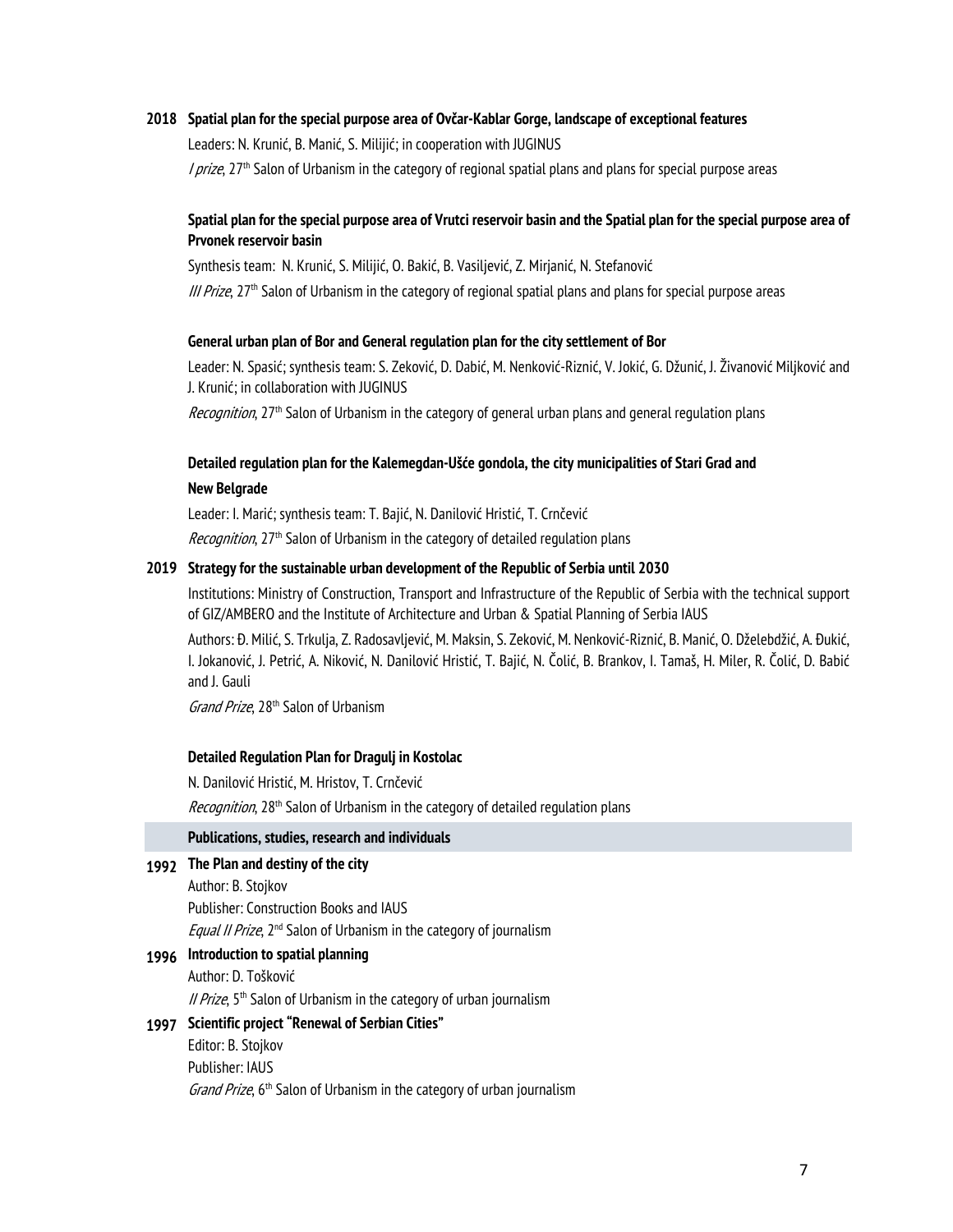#### **2000 "Urban design - urban technology and aesthetics"**

Author: D. Tošković

I Prize, 9<sup>th</sup> Salon of Urbanism in the category of publications

#### **2005 Institute of Architecture and Urban & Spatial Planning of Serbia**

Special Recognition, 14<sup>th</sup> Salon of Urbanism for a notable retrospective presentation of the very fruitful opus of IAUS over the past 50 years

## **2008 Methodology for the strategic impact assessment of the spatial plan for the mining and energy complex on the environment**

Editors: B. Stojanović, T. Maričić

*I Prize*,  $17<sup>th</sup>$  Salon of Urbanism in the category of publications

#### **Green space systems in large cities – the case studies of Berlin and Belgrade**

Author: Т. Maričić

// Prize, 17<sup>th</sup> Salon of Urbanism in the category of publications

#### **2010 Architecture and Urbanism Journal**

Editor: М. Pucar

*II Prize*, 19<sup>th</sup> Salon of Urbanism in the category of publications

#### **2012 Saša Milijić PhD, BSpatPl and Perica Manojlović, BTrafEng**

Grand Prize,  $21<sup>st</sup>$  Salon of Urbanism for their overall contribution to the profession of urban and spatial planning

## **2014 Study on the residential preferences of the population of Kaludjerica – a suburban area of Belgrade**  Authors: J. Petrić and T. Bajić

III Prize, 23<sup>rd</sup> Salon of Urbanism in the category of research and studies in the field of urbanism

## **2016 IAUS in the leading European project TURAS (EU FP7) – contribution to research on urban growth and uncontrolled urban expansion**

Authors: M. Vujošević, S. Zeković, J. Petrić, N. Krunić, T. Maričić, T. Bajić

Recognition, 25<sup>th</sup> Salon of Urbanism in the category of research and studies in the field of spatial and urban planning

## **2017 Institutional partnership of IAUS and CODEV EPFL in the scientific project SPUDS – Support to the process of urban development in Serbia**

Institutions: IAUS and CODEV EPFL, Lausanne

Authors: T. Maričić, J-C Bolay, S. Zeković, M. Vujošević, M. Cvetinović, B. Manić, T. Bajić, J. Živanović Miljković and A. Kern II Prize, 26<sup>th</sup> Salon of Urbanism in the category of research and studies in the field of spatial and urban planning

#### **Scientific paper "Tourist valorization of medieval fortresses on the Danube"**

Institutions: City of Niš, University of Niš – Faculty of Civil Engineering and Architecture, IAUS Authors: N. Lečić, P. Mitković, B. Manić

Recognition, 26<sup>th</sup> Salon of Urbanism in the category of research and studies in the field of spatial and urban planning